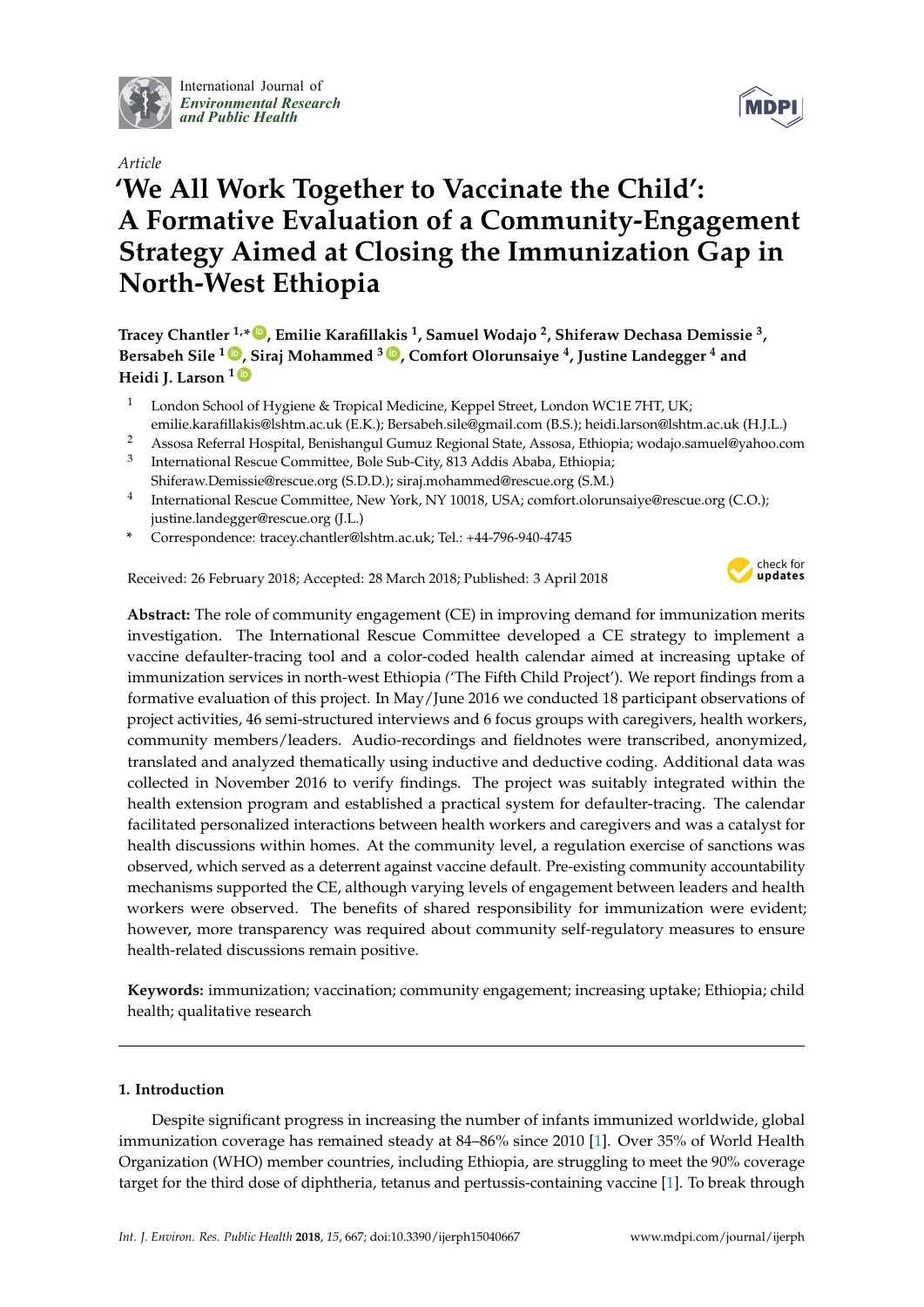this stagnation, increased attention is being paid to the role of community-engagement (CE) approaches, whereby health systems engage or partner with community beneficiaries to address supply and demand factors [\[2\]](#page-10-1).

It is well known that contextual factors and the degree to which community members understand and trust vaccination can affect vaccination behaviors [\[3](#page-10-2)[–5\]](#page-10-3). The potential role of CE approaches in improving demand for immunization services is less well researched. Initial assessments of community-based interventions are positive and further evaluations planned  $[6-9]$  $[6-9]$ . A recent review indicates that interventions designed and co-managed with community members are more likely to be successful [\[2\]](#page-10-1). A relevant example from Pakistan is a project that involved community members in evidence-based discussions about immunization, which resulted in stimulating local action to address barriers and increase vaccine uptake [\[10\]](#page-11-1). Cooperation between administrative and political leaders at district and community level has also been identified as a key driver for immunization performance, as have community health workers promoting and supporting vaccination activities where they live, and tailoring immunization activities to community needs [\[11\]](#page-11-2).

This paper contributes to this emerging evidence by reporting qualitative findings from a formative evaluation of a CE strategy and related tools (the 'Fifth Child Project') developed by the International Rescue Committee (IRC). The defined aims of the Fifth Child Project (FCP) were to close the immunization gap and improve the uptake of maternal and child health services in north-west Ethiopia.

A separate report [\[12\]](#page-11-3) elaborates on contextual factors (e.g., geography and health system), describes the implementation, theory of change (ToC) and intended outcomes of the FCP, and includes a quantitative analysis of routine immunization and project data.

## *The Project and Its Context*

IRC is a humanitarian non-governmental organization that has been supporting the regional health infrastructure in Benishangul-Gumuz Regional State (BGRS) in north-west Ethiopia since 2003. Access to health care services in this developing regional state is variable and coverage for the third dose of pentavalent vaccine (diphtheria, tetanus, pertussis, Haemophilus influenza type B, hepatitis B) was only 41.7% in 2011 [\[13\]](#page-11-4). To help close the immunization gap and improve the uptake of maternal and child health services, IRC developed and implemented the FCP in 114 *kebeles* (smallest administrative unit in Ethiopia) in Assosa and Bambasi woredas (districts) in BGRS between 2014–2017. The FCP and related tools were designed in consultation with the Regional Health Bureau, Woreda Health Officers (WoHO), and community leaders. IRC continuously monitored the progress of the FCP and iteratively refined it until 2017.

The FCP was integrated within the health extension program (HEP) launched in BGRS by the Ethiopian Ministry of Health in 2009. HEP's mandate is to deliver 16 essential health packages in a community-centered manner. It consists of a network of health posts located in *kebeles* where preventative and primary clinical services are provided. Two government-salaried female health extension workers (HEWs) (health extension workers are a core component of the health extension program that was introduced in Ethiopia in 2003. They are young women selected by their communities to be trained to provide primary health services at health posts) run the health posts, conduct household visits and organize immunization outreach services. Members of the Health Development Army (HDA) (the Health Development Army was introduced in 2011 as an initiative for social change. It consists of female volunteers supervised by health extension workers. Each volunteer (a Health Development Army member) must run a model household and is responsible for advising 5 neighboring households, and they are supported by leader (Health Development Army Leader) who is responsible for a group of 30 volunteers) support the HEWs by reinforcing positive health practices at household level (Box [1\)](#page-2-0).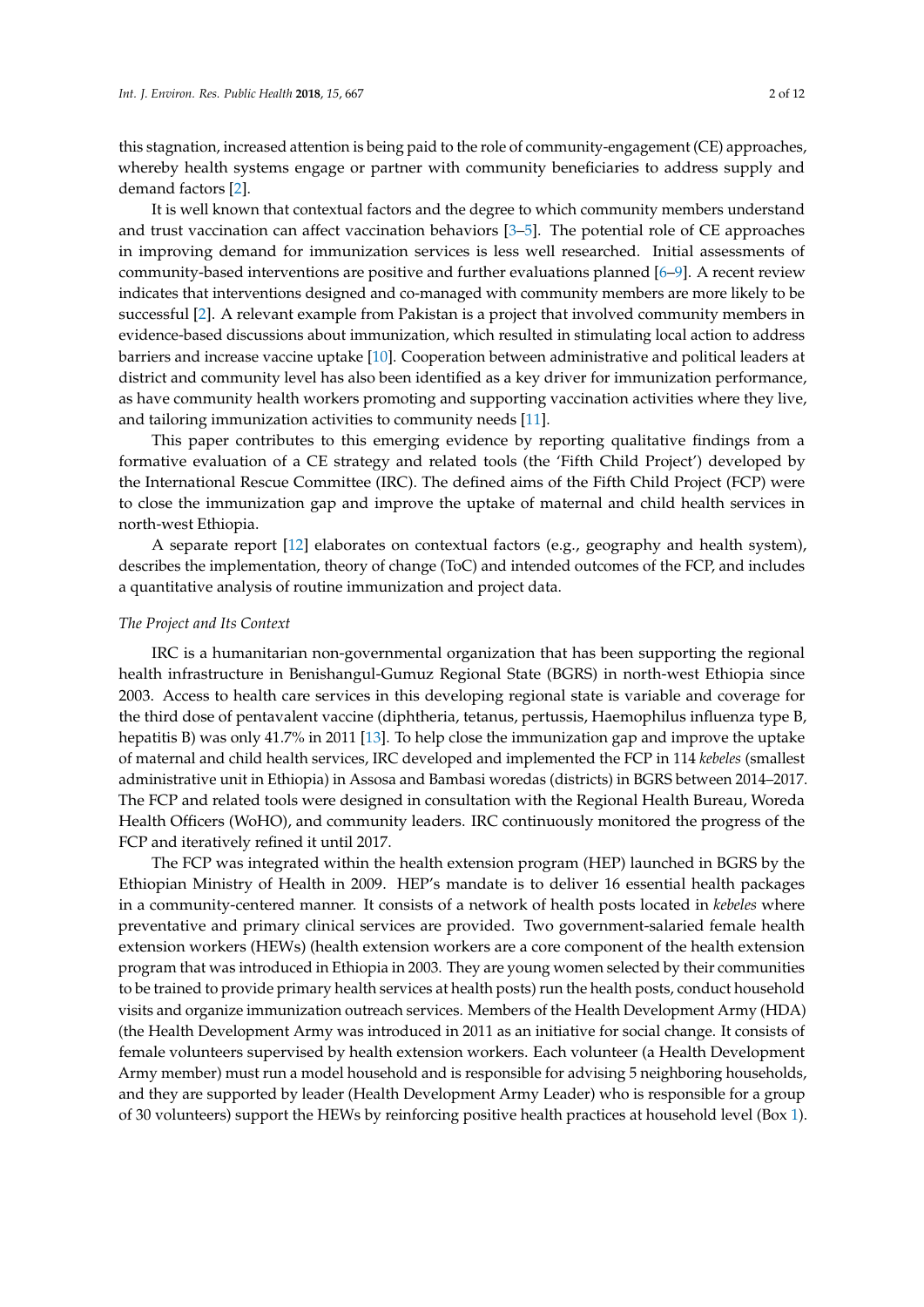#### **Box 1.** The Fifth Child Project: tools and community-engagement approach.

<span id="page-2-0"></span>The Fifth Child Project consisted of two tools and a CE strategy. One tool was a vaccine defaulter-tracing tool (DTT) and the other a color-coded health calendar, called *Enat Mastawesha* (Amharic for "mother's reminder"). The DTT was a simple carbon-copy registration form used at the health post to record, by village, basic infant/caregiver information and vaccines missed. Its use helped HEWs and Health Development Army leaders (HDALs) identify homes that HDAs should visit/follow-up. Pregnant women and women with infants received the *Enat Mastawesha* from HEWs and HDAs. The calendar included colored stickers which HEWs attached to a mother's perinatal and an infant's immunization appointment dates. It also portrayed key health messages in pictorial format, e.g., when to seek medical assistance urgently during pregnancy. The CE strategy consisted of training HEWs and HDAs in using the tools, interpersonal communication skills, and promoting shared responsibility for immunization at household and *kebele* command post level (*Kebeles* are led by an executive body of five to seven cabinet members including chairman (elected), three council members, a *kebele* manager, development agent, health extension officer and school director. The manager is reasonably educated, salaried and appointed by the *woreda*. *Kebele* command post meetings occur weekly or bi-monthly and as part of their agenda they review and evaluate the performance of different sectors (e.g., health, education) and subsequently the *kebele* managers submit reports to the relevant *woreda* offices.), with the aim of leveraging improved follow-up of unimmunized infants and timely uptake of scheduled vaccines. To ensure that immunization services were available and timely, additional systems support (e.g., cold chain maintenance, transport and training) was also provided. IRC hypothesized that the use of the DTT and calendar within a larger CE strategy—that directly involves caregivers and specifically implicates existing community leadership structures—would address identified barriers to vaccine uptake.

## **2. Materials and Methods**

#### *2.1. Study Design*

The purpose of the qualitative study was to evaluate the FCP in terms of integration into the local health system, community co-management and the acceptability and utilisation of the FCP tools. A series of interviews, focus group discussions (FGDs) and observations were conducted between May–July 2016. As part of this research, IRC developed a ToC (Supplementary Materials), which depicted the inputs and activities required and key assumptions made for the FCP to achieve specified outputs and outcomes. The ToC provided a framework for evaluating the project and findings were used to refine the ToC and improve the implementation of the FCP.

## *2.2. Setting*

Three *kebeles* from BGRS were selected for the evaluation to include study sites with different population size, cultural and religious affiliation and distance from an urban centre (Table [1\)](#page-2-1). Mugfude and Jematsa were mainly inhabited by indigenous Muslim populations and Amba 17 by Christian settler groups. The primary income-generating activity was agriculture, supplemented by gold mining in Mugfude and Jematsa.

<span id="page-2-1"></span>

| Kebele (Woreda)   | Distance from<br>Woreda Main<br>Town | <b>Health Extension</b><br>Workers<br>(HEWs)/Health<br><b>Post</b> | <b>Health</b><br>Development<br>Army/Leaders<br>(HDAs/HDALs) | <b>Total</b><br>Population | <b>Infants</b><br><1 Year |
|-------------------|--------------------------------------|--------------------------------------------------------------------|--------------------------------------------------------------|----------------------------|---------------------------|
| Mugfude (Assosa)  | 58 km                                | 2/1                                                                | 42/14                                                        | 2011                       | 62                        |
| Amba 17 (Assosa)  | 32 km                                | 2/1                                                                | 18/15                                                        | 1035                       | 32                        |
| Jematsa (Bambasi) | 24 km                                | 2/1                                                                | 43/11                                                        | 1432                       | 46                        |
| Total             |                                      | 6/3                                                                | 103/40                                                       | 4478                       | 120                       |

| Table 1. Composition of selected study sites. |  |
|-----------------------------------------------|--|
|                                               |  |

HEWs: Health Extension Workers; HDAs: Health Development Army member; HDALs: Health Development Army Leader.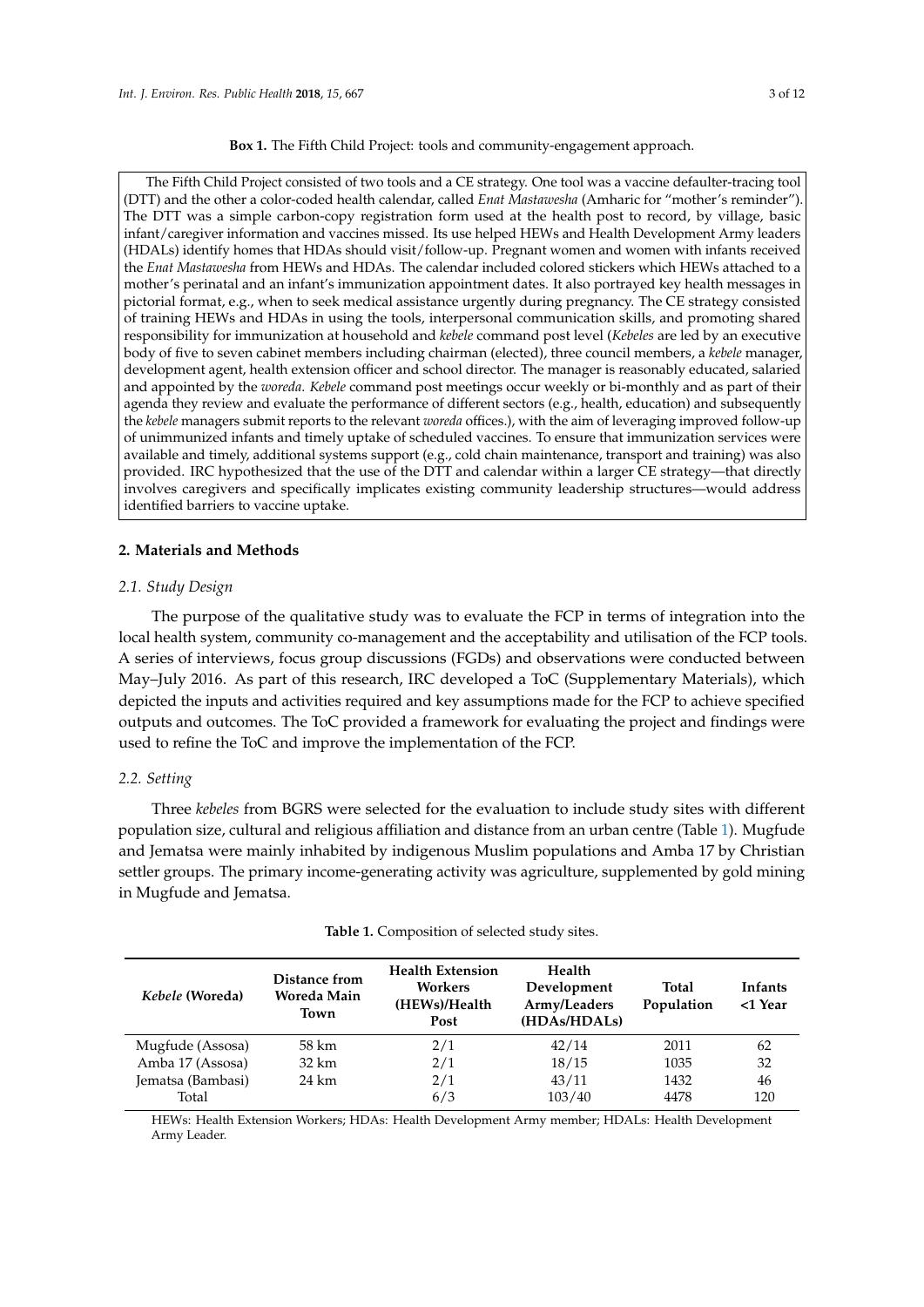The sample frame within these sites included people who played a role in the FCP: caregivers, HDA(L)s, HEWs, HEW supervisors, nurses (seconded to health posts), *kebele* leaders (KLs), other community leaders (e.g., teachers) and WoHO. We included all HEWs/nurses and all KLs from the *kebeles* and key WoHOs responsible for immunization in these *kebeles* and used purposive sampling to select a set number of HDA(L)s, caregivers and other community leaders with maximum variation in terms of age, education level, gender and caregiver relationship to the infant across the three *kebeles*. While this mix of recruitment strategies was the only option due to the limited number of HEWs, nurses and KLs available in the three *kebeles*, the possible impact on the representativeness of the different sampling groups was taken into account by analysing and reporting data by type of participant.

#### *2.3. Data Collection*

A local team of research assistants ('research team') from BGRS with English, Amharic and Rutana language skills were trained to conduct interviews, FGDs and observations in order to limit the influence of the European London School of Hygiene and Tropical Medicine (LSHTM) researchers on participants. The local research team lead (SW) was well known from the community as he had previously worked as a clinical officer in the regional hospital's maternity wing. This facilitated rapport with the participants, including caregivers and district-level leaders, but could have also influenced some of the results. TC was present for a few initial interviews and focus groups to provide support and feedback to the newly trained research team, which could have influenced some of the participants' responses.

Interviews and FGDs took place in private settings and lasted 1–1.5 h. The interview style was semi-structured to cover pre-defined topics and shape exchanges according to interviewees' roles, experiences and responses. FGDs were conducted with caregivers (mothers and fathers) and HDAs to facilitate discussions about immunization, the tools, and their engagement among themselves. With the interviewees' permission, the research team collected basic socio-demographic information, compiled field notes, and audio-recorded interviews and FGDs.

Participant observations, conducted to obtain more information about how the DTT and calendars are used along with the community's engagement, focussed on two FCP activities: (1) monthly command post meetings with *kebele* leaders, HEWs, HDALs, and representatives of youth and women groups; and (2) HEW/HDA routine visits to caregivers' homes. The research assistants conducted the observations in pairs and compiled field notes summarising the event, the type and number of people present, the purpose of the activity, and discussions held. The LSHTM researchers were not present during the observations to limit their influence on interactions and activities, but this also created a limitation as the local research team, including SW, was not fully trained on this methodology that would have required a different set of skills and more time and immersion in the field.

#### *2.4. Analyses*

The research team transcribed the audio recordings into Amharic with secretarial support. The transcripts were anonymised by allocating a numerical identification to each participant and storing these separately from the participant database. The transcripts were translated from Amharic to English by a firm in Addis Ababa, emailed securely to TC and EK and uploaded to NVivo, a qualitative data analysis software program. The approach to data analysis was thematic [\[14\]](#page-11-5) and used the FCP's ToC as a reference point. TC and EK developed a coding framework by drawing parent codes from the topic guides deductively and developing sub-codes inductively. They coded the first five transcripts separately, and met to compare findings and to start developing the framework. A report on data collection and findings compiled by SW, and field notes from the observations, were also used to inform the interpretation of the data and the identification of themes. TC coded the remaining transcripts, meeting several additional times with EK to refine the framework. SW also commented on the framework in bi-monthly phone calls. Codes were organized together with quotes from the transcripts to compare and contrast the data, including the recurrence of certain themes and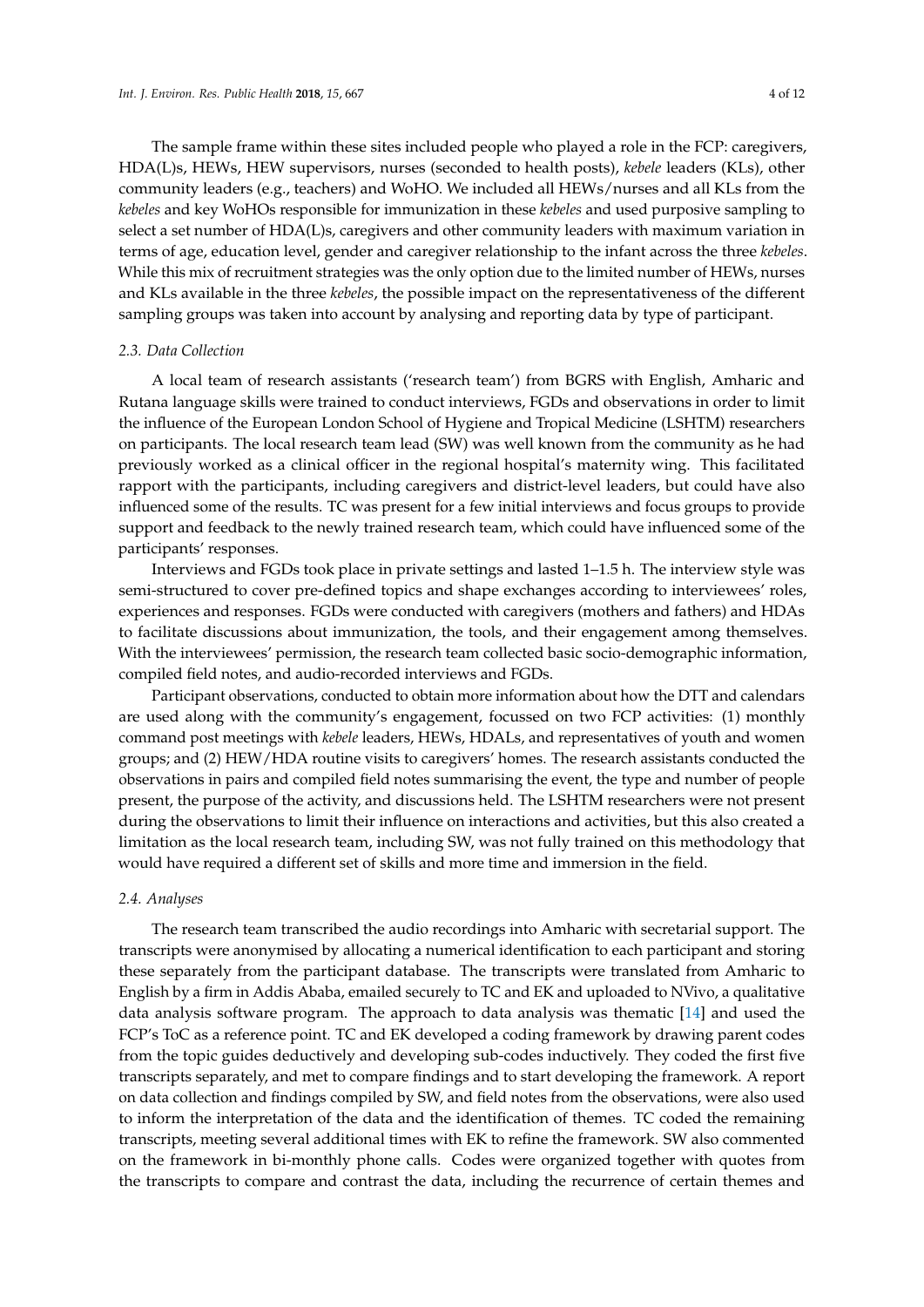the terminology used by participants. Categories and typologies were drawn from the codes and developed into emerging themes to further discuss the meaning of the data. An Ethiopian researcher based in the UK (BS) supported this data analysis by conducting translation checks and acting as a cultural interlocutor (although she was not originally from BGRS, she worked closely with the local research team lead (SW)).

This analysis and initial findings were discussed with members of the research team, IRC FCP implementers, district and regional health offices, health extension workers and health development army members and some research participants during dissemination activities in BGRS in November 2016. During this time, SW, BS and TC conducted additional interviews with a WoHO, two KLs, two HEWs and two FGDs with caregivers (all mothers) and HDAs to verify some analyses, specifically those relating to the use of the *Enat Mastawesha* and maternal literacy levels and the application of community-agreed sanctions for non-immunization. This data was analyzed as described above.

## *2.5. Ethical Considerations*

Potential participants received a study information letter in Amharic from the local research team and had the opportunity to ask questions before agreeing to be interviewed. Verbal consent is the preferred practice for obtaining agreement for participating in research in this region, hence participants audio-recorded a statement citing their name, date and willingness to participate. To preserve participants' confidentiality, all transcripts and observation sheets were anonymised, and only the research team had access to the names of participants. The LSHTM Observational and Interventions Research Ethics Committee (Ref 10542) and the Regional Health Bureau of BGRS in Ethiopia approved this research (Ref  $674/\square$  m-o1).

## **3. Results**

## *3.1. Study Participants*

A total of 46 interviews, six FGDs (3 with HDAs and 3 with caregivers, including two with mothers and one with fathers to obtain additional information from men in households), 15 observations of routine visits by HEWs and HDAs to caregivers (five per *kebele*), and three command post meetings observations (one per *kebele*) were conducted from May–July 2016 (see Table [2\)](#page-5-0). In addition, five interviews and two FGDs were conducted as part of a data-verification exercise in November 2016. The purpose of this exercise was to address questions that had arisen during the analysis and to collect additional data to verify the analytical thinking and interpretation of the data.

**Table 2.** Number of interviews and focus groups by area and participant type (excluding verification interviews and focus group discussions (FGDs)).

|                                          | <b>Type of Interview</b>                                     |                                         |  |
|------------------------------------------|--------------------------------------------------------------|-----------------------------------------|--|
| Area and Participant Type                | <b>Semi-Structured Interview</b><br>$(F = Female, M = Male)$ | <b>Focus Group</b><br><b>Discussion</b> |  |
| Kebele: Amba 17                          |                                                              |                                         |  |
| Caregiver                                | 4(2F, 2M)                                                    | $1(n = 10F)$                            |  |
| <b>Nurse</b>                             | 1(M)                                                         |                                         |  |
| Health Extension Worker                  | 2(F)                                                         |                                         |  |
| Health Extension Worker Supervisor       | 1(M)                                                         |                                         |  |
| Health Development Army Leader (1 in 30) | 1(F)                                                         |                                         |  |
| Health Development Army Member (1 in 5)  | 2(F)                                                         | $1(n = 8F)$                             |  |
| Teacher                                  | 1(F)                                                         |                                         |  |
| Kebele Leaders                           | 2(1M, 1F)                                                    |                                         |  |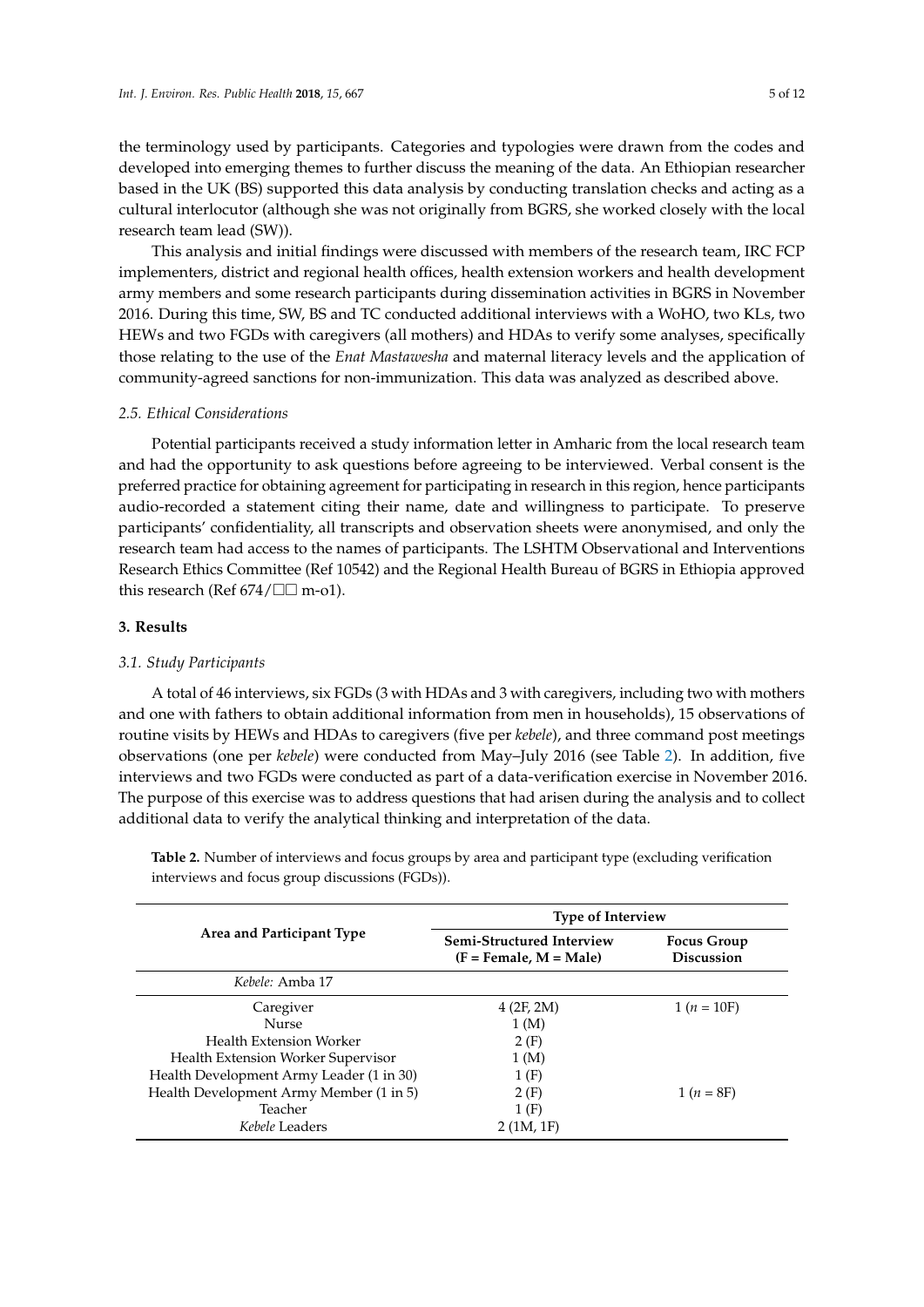<span id="page-5-0"></span>

|                                                                                                                                                                                                                        | <b>Type of Interview</b>                                                   |                                         |  |
|------------------------------------------------------------------------------------------------------------------------------------------------------------------------------------------------------------------------|----------------------------------------------------------------------------|-----------------------------------------|--|
| Area and Participant Type                                                                                                                                                                                              | Semi-Structured Interview<br>$(F = Female, M = Male)$                      | <b>Focus Group</b><br><b>Discussion</b> |  |
| Kebele: Jamatsa                                                                                                                                                                                                        |                                                                            |                                         |  |
| Caregiver<br><b>Nurse</b><br><b>Health Extension Worker</b><br>Health Extension Worker Supervisor<br>Health Development Army Leader (1 in 30)<br>Health Development Army Member (1 in 5)<br>Teacher                    | 4(2F, 2M)<br>1(M)<br>2(F)<br>1(M)<br>1(F)<br>2(F)<br>2(M)                  | $1(n = 8F)$<br>$1(n = 8F)$              |  |
| Kebele Leaders<br>Kebele: Mugfude                                                                                                                                                                                      | 1(M)                                                                       |                                         |  |
| Caregivers<br><b>Nurse</b><br><b>Health Extension Worker</b><br>Health Extension Worker Supervisor<br>Health Development Army Leader (1 in 30)<br>Health Development Army Member (1 in 5)<br>Teacher<br>Kebele Leaders | 5(3F, 2M)<br>1(F)<br>2(F)<br>$\Omega$<br>1(F)<br>2(F)<br>1(M)<br>2(1F, 1M) | $1(n = 8M)$<br>$1(n = 7F)$              |  |
| Woreda level interviewees                                                                                                                                                                                              |                                                                            |                                         |  |
| <i>Woreda</i> Health Officers<br>Expanded Program of Immunization Officers<br>Totals                                                                                                                                   | 2(M)<br>2(M)<br>46                                                         | 6                                       |  |

**Table 2.** *Cont.*

# *3.2. Analytical Themes*

Table [3](#page-6-0) presents a summary of the key themes identified from the interviews, FGDs and observations, a short definition, and selected sub-themes. These themes are further described and explored in the sub-sections below.

# 3.2.1. Community Acceptance of the Fifth Child Project

*Kebele* leaders and HEWs reported that some community members were initially suspicious of the FCP thinking that, "the government was forcing them to do something that was not in their interest." (KL, #45). These concerns were addressed in orientation meetings with *kebele* leaders, which were crucial for community acceptance of the FCP.

"Had the community and the leaders not accepted Enat Mastawesha as a positive thing, it would not have been admitted into our houses. In the same way, a door is opened with keys, the calendar was introduced with the consensus of the community." (Female caregivers, FGD).

It was evident from interviews with caregivers, KLs and health workers that initial hesitations abated as the benefits of the FCP became more apparent. HEWs reported that the project tools decreased their workload and enabled them to reach families in remote areas. Mothers reported that the calendar helped them maintain better control over their child's health, and KLs observed a change in attitudes towards immunization.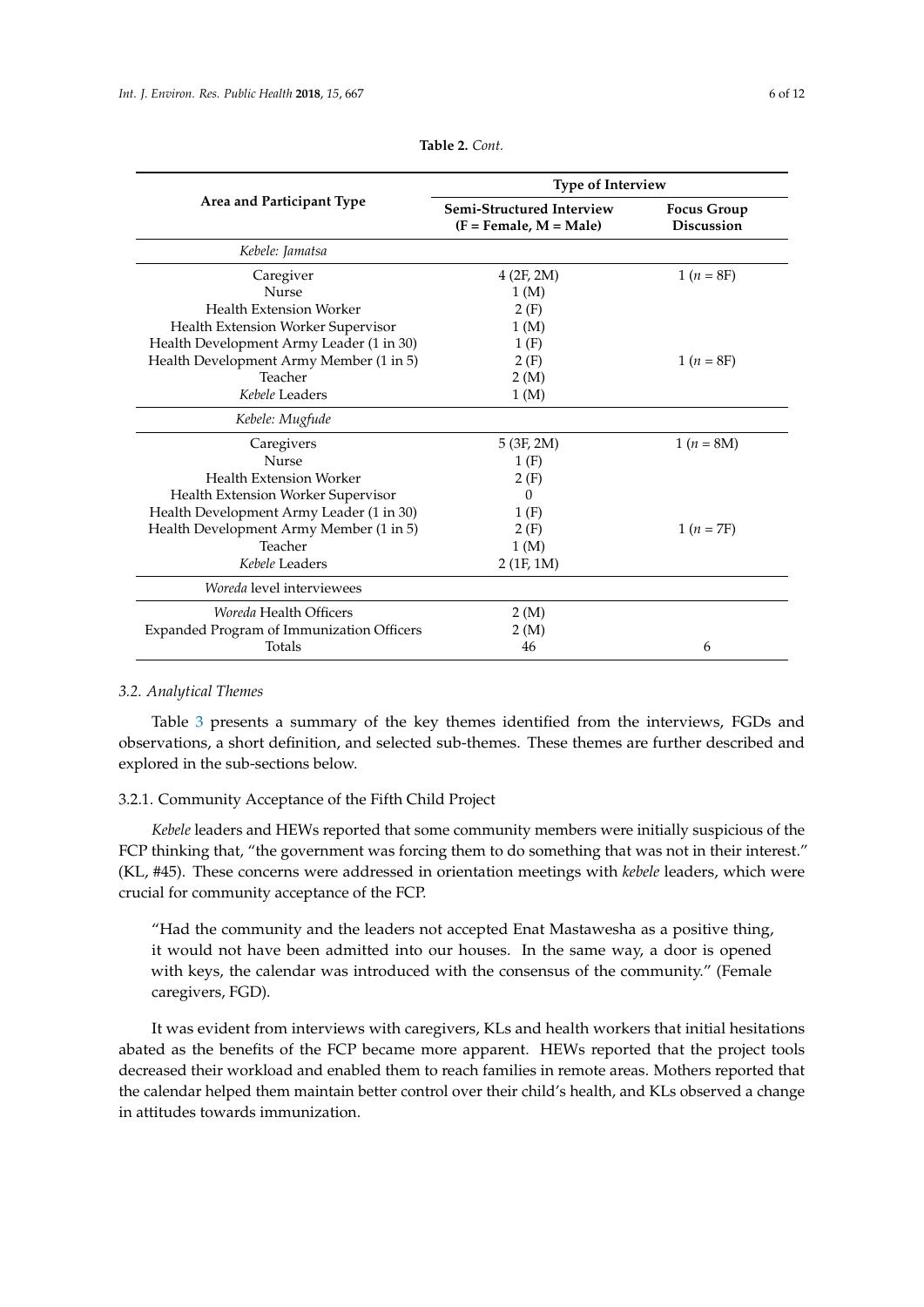<span id="page-6-0"></span>

| Theme                                                               | Data Captured under This Theme                                                                                                                                                                                                                                                           | <b>Sub-Themes</b>                                                                                                                                                                                                                                                                                                                                                                                                                                                                               |  |
|---------------------------------------------------------------------|------------------------------------------------------------------------------------------------------------------------------------------------------------------------------------------------------------------------------------------------------------------------------------------|-------------------------------------------------------------------------------------------------------------------------------------------------------------------------------------------------------------------------------------------------------------------------------------------------------------------------------------------------------------------------------------------------------------------------------------------------------------------------------------------------|--|
| Community<br>acceptance of the Fifth<br>Child Project (FCP)         | Acceptability of the FCP<br>(defaulter-tracing tool (DTT), Enat<br>Mastawesha and the community<br>engagement strategy) from its initiation<br>and over the course of time, by<br>community-level stakeholders. Reasons<br>for acceptance, hesitation, and<br>reluctance to be involved. | Initial hesitations about the FCP<br>٠<br>Community leaders as gatekeepers<br>$\bullet$<br>Value of orientation sessions<br>$\bigcirc$<br>Perceived barriers of the FCP<br>$\bullet$<br>Perceived benefits of the FCP over time<br>٠<br>Views on continuation and expansion of the FCP<br>$\bullet$<br>FCP alignment with existing health extension<br>$\bullet$<br>program (HEP)                                                                                                               |  |
| Enat Mastawesha:<br>catalyst for health<br>dialogue within<br>homes | Practical usability of the calendar, its<br>role as a health communication tool<br>within homes (with attention to the<br>Health Development Army structure of<br>1 model and 5 neighbouring<br>households) and between health<br>extension workers and infant caregivers.               | Usability of the calendar in practical terms<br>$\bullet$<br>Perspectives of health workers/caregivers<br>$\bigcirc$<br>Literacy, comprehension and the use of the calendar<br>$\bullet$<br>Vaccine and health-decisions making<br>$\bullet$<br>$\bigcirc$<br>Catalyst for health dialogue                                                                                                                                                                                                      |  |
| <b>Shared community</b><br>responsibility for<br>immunization       | Evidence of the involvement of<br>community leaders in FCP activities<br>and the level of responsibility they were<br>assigned and assumed.                                                                                                                                              | Facilitators for collaboration with community leaders<br>$\bullet$<br>e.g., pre-existing administrative health<br>0<br>accountability mechanisms (including<br>responsibility for public health)<br>Barriers to collaboration with community leaders<br>e.g., priority setting and irregular meetings<br>0<br>Community leader's involvement in defaulter tracing<br>$\circ$<br>Perspectives of<br>caregivers/leaders/health workers<br>Consequences and stigma related to vaccine default<br>٠ |  |
| Demand for and<br>access to<br>immunization                         | Data that indicates/discusses the<br>contribution of the FCP to increasing<br>demand for and access to vaccination.                                                                                                                                                                      | Changes in demand due to health system<br>٠<br>strengthening in last decade<br>FCP role in strengthening health care infrastructures<br>٠<br>FCP role in facilitating outreaches in hard to reach areas<br>$\bullet$<br>FCP role in facilitating personalized interactions<br>$\bullet$<br>between health workers and caregivers                                                                                                                                                                |  |
| Health system<br>integration                                        | Data that provides insights into how the<br>FCP was aligned with the Ethiopian<br>primary care system and<br>related activities.                                                                                                                                                         | Creation of systematic ways of increasing<br>$\bullet$<br>vaccine uptake<br>HEP program staff and Health Development Army<br>$\bullet$<br>(HDA) trusted conduits for delivering FCP activities                                                                                                                                                                                                                                                                                                  |  |

## **Table 3.** Key themes identified from the data.

# 3.2.2. *Enat Mastawesha*: Catalyst for Health Dialogue within Homes

The calendar was described by all types of interviewees as an excellent personalized reminder for mothers that had reduced health workers' workload, increased demand for immunization, and facilitated timely uptake of vaccines. It was attached to walls in caregivers' homes and served as a communication aide for health workers and a catalyst for health-related discussions between family members.

"Previously it was considered taboo for women to discuss obstetric and gynaecological issues with her husband. But since the training with the Enat Mastawesha we have learnt that everything can be discussed openly within the marriage, with health workers and even with friends. Due to these open discussions, women have been able to receive help as soon as their symptoms arise." (Male caregiver, SSI, #7).

Most caregivers stated that mothers and fathers were involved in vaccine decision-making and, where possible, HEWs would explain the calendar to both. Caregivers liked the fact that the calendar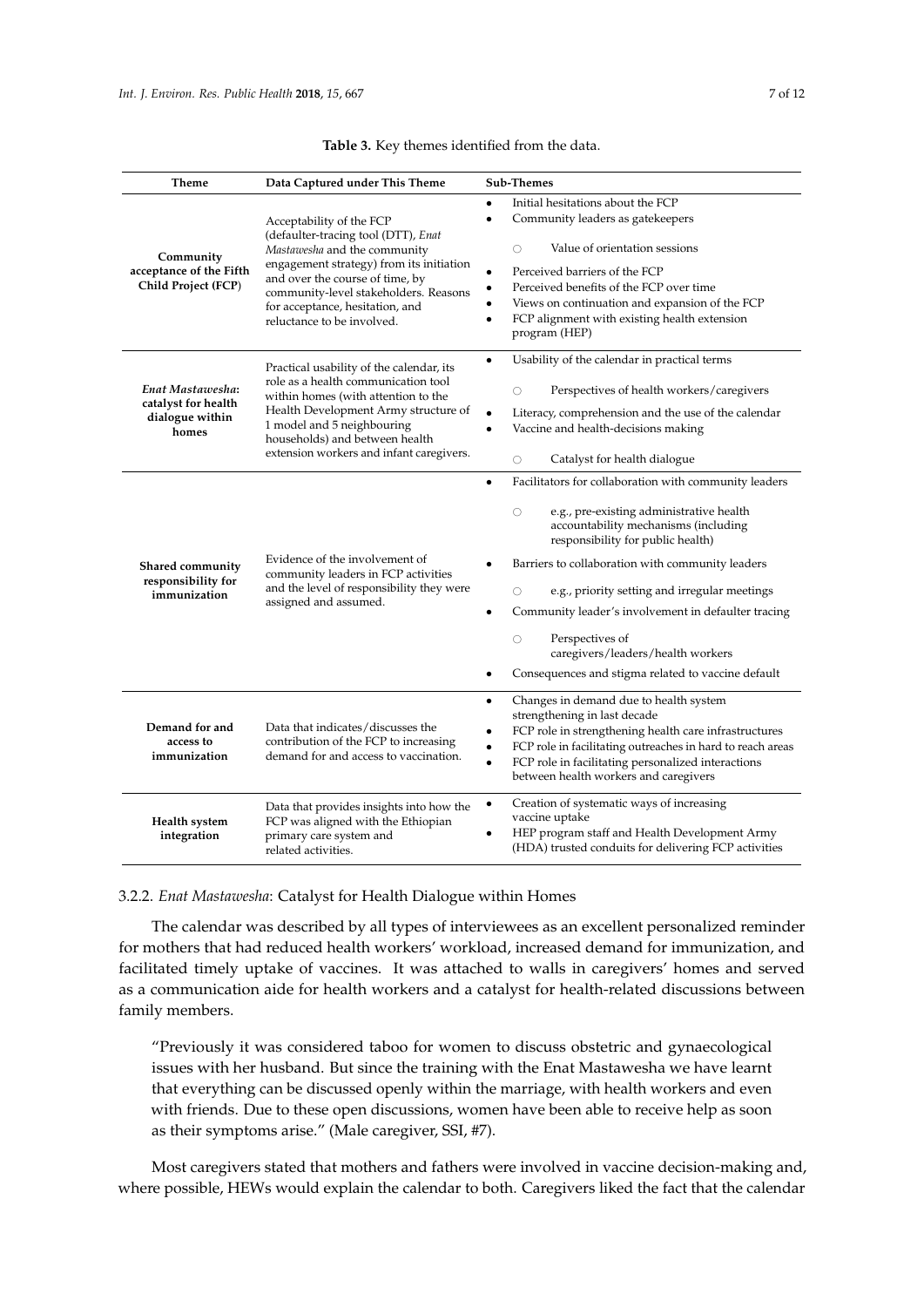included pictures and found the stickers useful, although a few reported that their primary school-aged children had removed the stickers to play with them. Older children helped their mothers with less education to read the calendar as did some of their husbands. Illiterate users could identify calendar dates but were unable to read the titles of the health education pictures. Despite this, they were mainly able to relay and act on the key messages conveyed by the pictures.

## 3.2.3. Shared Community Responsibility for Immunization

HEWs stated that the defaulter tracing system and the related DTT had improved their access to vaccination data and enabled them to count and identify defaulters in a more systematic manner. Similarly, WoHOs valued the system as an information source that facilitated collaboration with KLs. HDALs coordinated the follow up of unimmunized infants, enlisting the support of *kebele* and village leaders where necessary. The level of involvement of community leaders ranged from strategic assistance, e.g., sending local militia to find infants displaced due to parents' gold-mining activities, to active follow-up and in some instances enforcement.

Caregivers generally supported KLs' involvement in defaulter tracing, stating it promoted compliance since leaders "were heard by the community". However, they also highlighted their own role in promoting vaccination uptake as part of the 1-to-5 HDA model household health network.

"The community brings children to vaccination centres by themselves. Except (for) my husband, no one orders me to take my child to get vaccinated." (Female caregiver, SSI, #19).

Pre-existing accountability mechanisms facilitated the community co-management of the FCP. HEWs and HDAs were answerable to the *kebele* command post and were required to jointly address service gaps. Varying levels of collaboration with KLs were reported, and key factors that influenced engagement were: (1) the frequency of command post meetings; (2) whether HEWs tabled activity reports; and (3) KLs' priorities and commitments. KLs' specific input included reviewing vaccination planning, highlighting service gaps, community mobilisation, and supporting defaulter tracing. Related to defaulter tracing, we found evidence of community-agreed sanctions (e.g., monetary fines, cautions by local cabinet) in two *kebeles*. "If a parent lets his child miss a vaccination or a husband hinders or does not help his wife give birth at a health facility, he can be detained for 24 h. Such penalties are agreed by the consensus of the community. ( . . . ) The community thinks to pay a penalty of up to 500 birr, for failing to attend for health services is a good thing. This shows their eagerness for the service, however, so far nobody has been penalised." (Male caregivers, FGD).

In the data verification exercise, KLs and HEWs confirmed that sanctions were part of a community self-regulation strategy agreed by *kebele* members and applied by the *kebele* cabinet without input from WoHOs or the IRC (sanctions were not included in the FCP CE strategy). They were issued where there was evidence of complete disregard of guidance provided by HEWs and HDAs and were not limited to vaccine default but also covered health facility non-attendance for childbirth. The latter was the only instance cited in which a penalty had been issued and collected. In general, the threat of sanctions served as a deterrent, a last resort for persistent non-immunisers.

"The penalty is only there to stop mothers wasting the HEWs' time and as far as I know this penalty has never been issued in this kebele for vaccine defaulters. I am only aware of one lady who had to pay because she gave birth at home, putting the child's health at risk." (KL, Follow-up SSI, #9).

## 3.2.4. Demand for and Access to Immunization

Many interviewees reported a shift in public opinion about immunization over the past 5–8 years—from reluctance to high levels of vaccine acceptance. This was linked to the introduction of the HEP and resulted in greater demand for vaccines.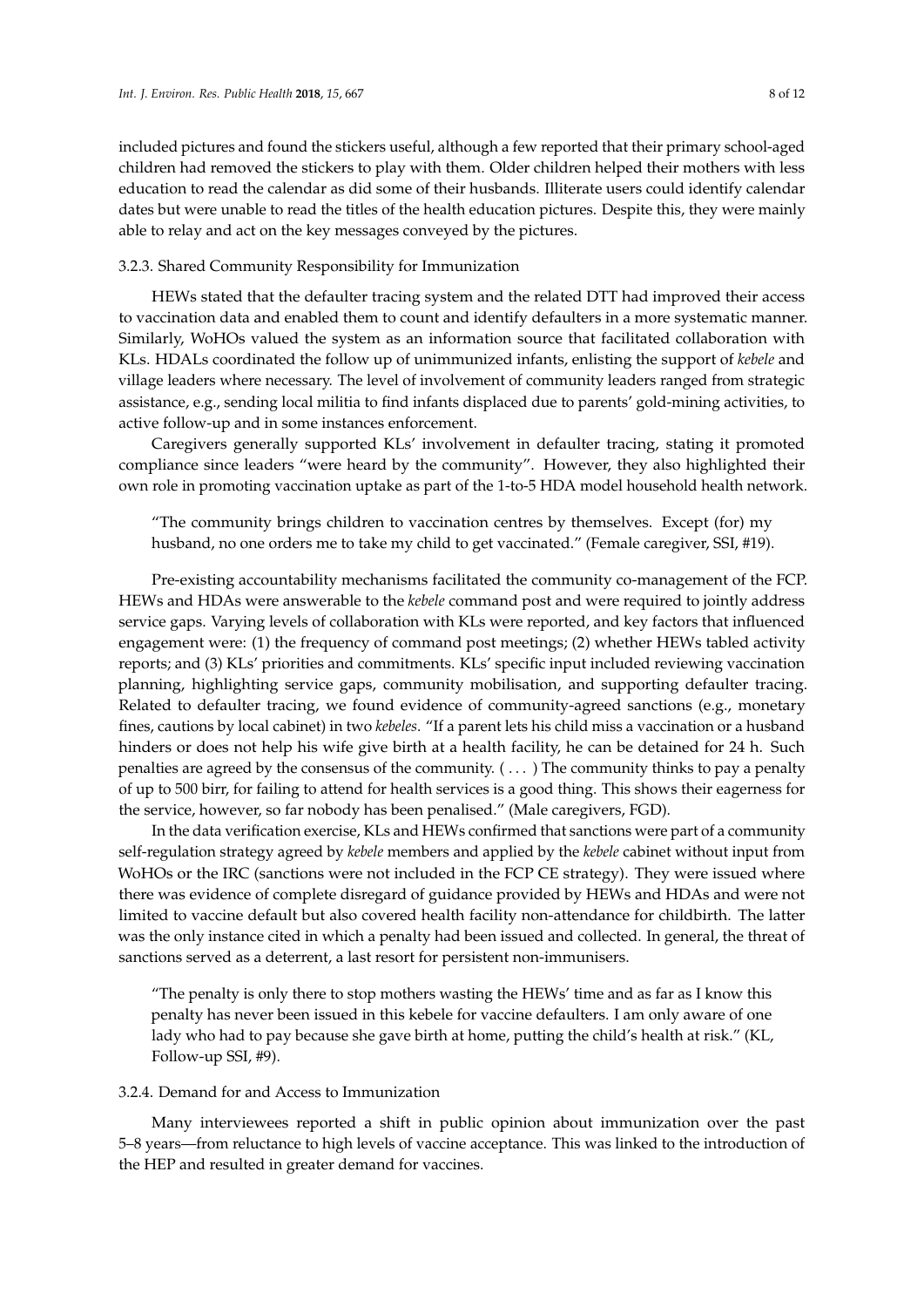"Families feel like these vaccinations are their human right, and if vaccinations don't take place as scheduled, they come to us to ask when the vaccines will be given." (WoHO, SSI, #28).

In gauging the specific role played by the FCP in this change of attitude, health workers highlighted the personalized interactions it facilitated. These interactions gave caregivers the opportunity to express any concerns they had about vaccination. Logistical support also meant that HEWs could run vaccine outreach events in remote villages and make connections with families that were hard to reach. Interviewees were keen for the FCP to expand but also stressed the need to address remaining infrastructural barriers, e.g., staff shortages, lack of fridges, vaccine stock-outs.

## 3.2.5. Health System Integration

WoHOs reported that the FCP became a valuable and integral part of the existing HEP. KLs and other health workers agreed that the project had created systematic ways of encouraging the uptake of immunization in their communities.

"This project has introduced a new way of working. ( . . . ) Having the Enat Mastawesha and the follow up form is useful for reminding women of their check-up and vaccination dates. This all in one format has proved to be very useful." (WoHO, SSI, #14).

The FCP was well adapted to the health infrastructure; HDAs represented a trusted conduit for communication and follow-up at household level; and HEWs were well positioned to explain, administer vaccinations, collaborate with KLs, and coordinate vaccine-defaulter tracing.

## **4. Discussion**

These findings demonstrate the benefits, challenges and nuances involved in promoting shared community responsibility for immunization. The FCP facilitated discussion and vaccine-related activity within households, at *kebele* health and command posts, and at district level. The follow-up of unimmunized children became more personalized and the '*Mama Matawesha*' was a catalyst for health discussions between mothers and fathers within homes as well as between health workers and families. It promoted joint parental responsibility for vaccine decision-making and health workers were able to address parents' questions more specifically within the home environment. Leveraging the involvement of fathers in vaccine decision-making has been shown to increase the likelihood of children completing the vaccine schedule, hence this is a distinct benefit of the FCP [\[15\]](#page-11-6). The emphasis placed on supporting intrapersonal communication in the FCP also corresponds with findings from recent research in Liberia that found that community members preferred this to social mobilization activities (e.g., mass communication via radio, press, parades or flyers) [\[6\]](#page-10-4).

The FCP promoted collaboration between the HDA, HEW, KLs and WoHOs and established a systematic way of following up unimmunized children. Such interactions between community leaders and health officials are key to improving immunization performance [\[11\]](#page-11-2). They are also a means of identifying infrastructural weaknesses (e.g., lack of fridges to maintain a cold chain) that can deter vaccine supply. Once identified, gaps in provision need to be addressed, since inaction can reduce the usefulness of community co-managed interventions [\[2\]](#page-10-1). Although this is a formative evaluation and results cannot be attributed to the intervention, an analysis of routine immunization data shows that between January 2013 and December 2016, pentavalent-3 coverage increased from 63–84% in Assosa, and from 78–93% in Bambasi. The increase in vaccination coverage in both woredas was statistically significant [\[12\]](#page-11-3).

The FCP was well adapted to the HEP infrastructure and pre-existing *kebele* accountability mechanisms supported FCP-related CE, although varying levels of engagement across *kebeles* was noted. An unexpected by-product of increased activity within the HEP were *kebele*-level internal discussions about community-agreed sanctions for non-immunization. This practice can be viewed as a form of community self-regulation possibly linked to how *kebeles* (as observed by IRC authors)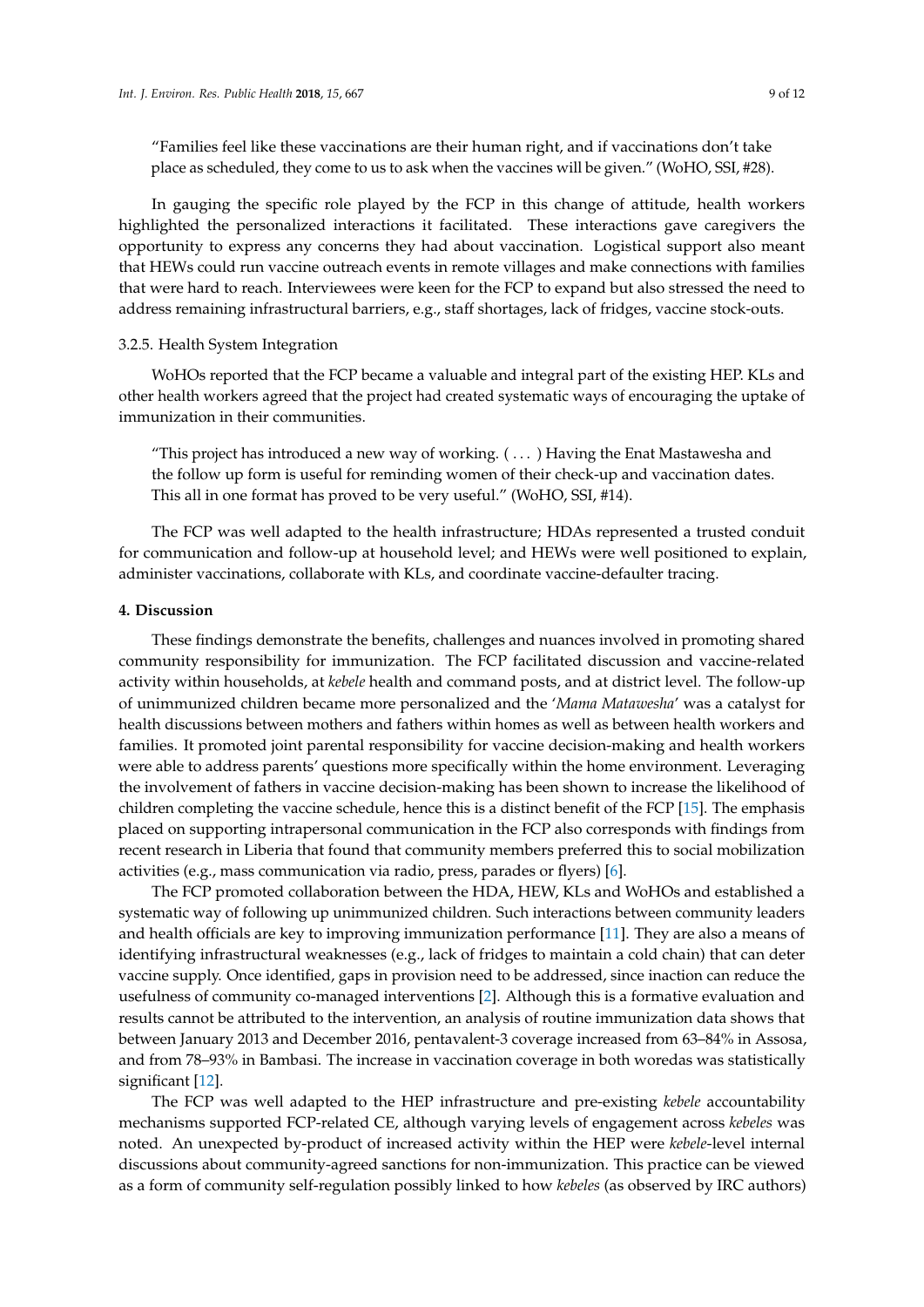seek to outperform each other to obtain recognition for achieving HEP targets (e.g., *kebeles* where most households have latrines receive MoH sanitation milestone-achieved billboards). This self-regulation provided evidence that the FCP had fostered shared responsibility, but it also raised questions: (i) who is qualified to determine the type of sanctions that should be applied; (ii) if monetary, who collects fines and how should they be invested; and (iii) at what level of the health system should these types of measures be ratified?

The concept of community is used and defined slightly differently depending on geographic, cultural and disciplinary contexts (e.g., development, bio-medical research, public health promotion) and there is no universally accepted definition [\[16\]](#page-11-7). With reference to CE in biomedical research, Tindana et al. [\[17\]](#page-11-8) present different models with varying gradients of participation from simple information-sharing to more active community input and control. Popay [\[18\]](#page-11-9) with reference to health improvement in the UK uses the following definition: "Community engagement refers to the process of getting communities involved in decisions that affect them. This includes the planning, development and management of services, as well as activities, which aim to improve health and reduce health inequalities". With regard to immunization programmes, Sabarwal et al. [\[2\]](#page-10-1) stress the importance of the health system working directly with service beneficiaries (e.g., community members) to address supply and demand side factors; it is not enough for an intervention to be community-based, it must also actively involve community members. In order for CE to be useful and transformative there needs to be transparency about how responsibility and power will be shared [\[19\]](#page-11-10). Our findings support this and denote the importance of delineating who is involved in decision-making, resource allocation, and instigating change.

Core to this is two-way communication. This may explain the positive findings from Anderson et al.'s research in Pakistan that assessed whether evidence-based discussions with community members increased vaccine uptake [\[10\]](#page-11-1). Community members were given the opportunity to discuss the findings of a baseline survey on the costs and benefits of childhood immunization, and were asked to draw up local action plans to address challenges and barriers. These resultant plans included promoting discussion about vaccination within households, sharing transport to vaccination points, and providing care for some children while parents took others to be vaccinated.

The FCP succeeded at promoting discussion about immunization within households and at a community level; however, proposed community self-regulatory measures were unexpected. Whilst proposed sanctions indicated that *kebeles* had embraced responsibility for immunization, they also raised ethical questions about coercion and enforcement of vaccination, even if the rationale of the proposed sanctions were to ensure that valuable health resources were afforded due respect. Patryn and Zagaya [\[20\]](#page-11-11) discuss these questions in a review of sanctions (welfare cuts, fines, exclusion from schools and theme parks and restrictions on freedom) applied in different countries. They suggest an alternative approach, whereby individuals are required to contribute to treatment costs if they contract the illness for which they refused immunization. This argument corresponds with the desire to protect and respect health resources observed in this study, and provides an alternative approach to sanctions, which may not be effective and are hard to apply fairly [\[21\]](#page-11-12).

Finally, we acknowledge that these findings are not generalizable; however, they may be transferrable to similar settings and have wider public health implications. The involvement of local researchers in data collection and transcription minimised response bias and ensured that verbal data was timely and accurately documented. Additional translation checks by BS during the data analysis supported analytical rigour.

## **5. Conclusions**

This study indicated that the Fifth Child Project intervention, implemented in north-west Ethiopia with the aim of improving vaccination coverage, was well integrated into the local health system and contributed to improved awareness and demand for vaccination by facilitating the follow-up of unimmunized children. The *Enat Mastawesha* calendar enabled health discussions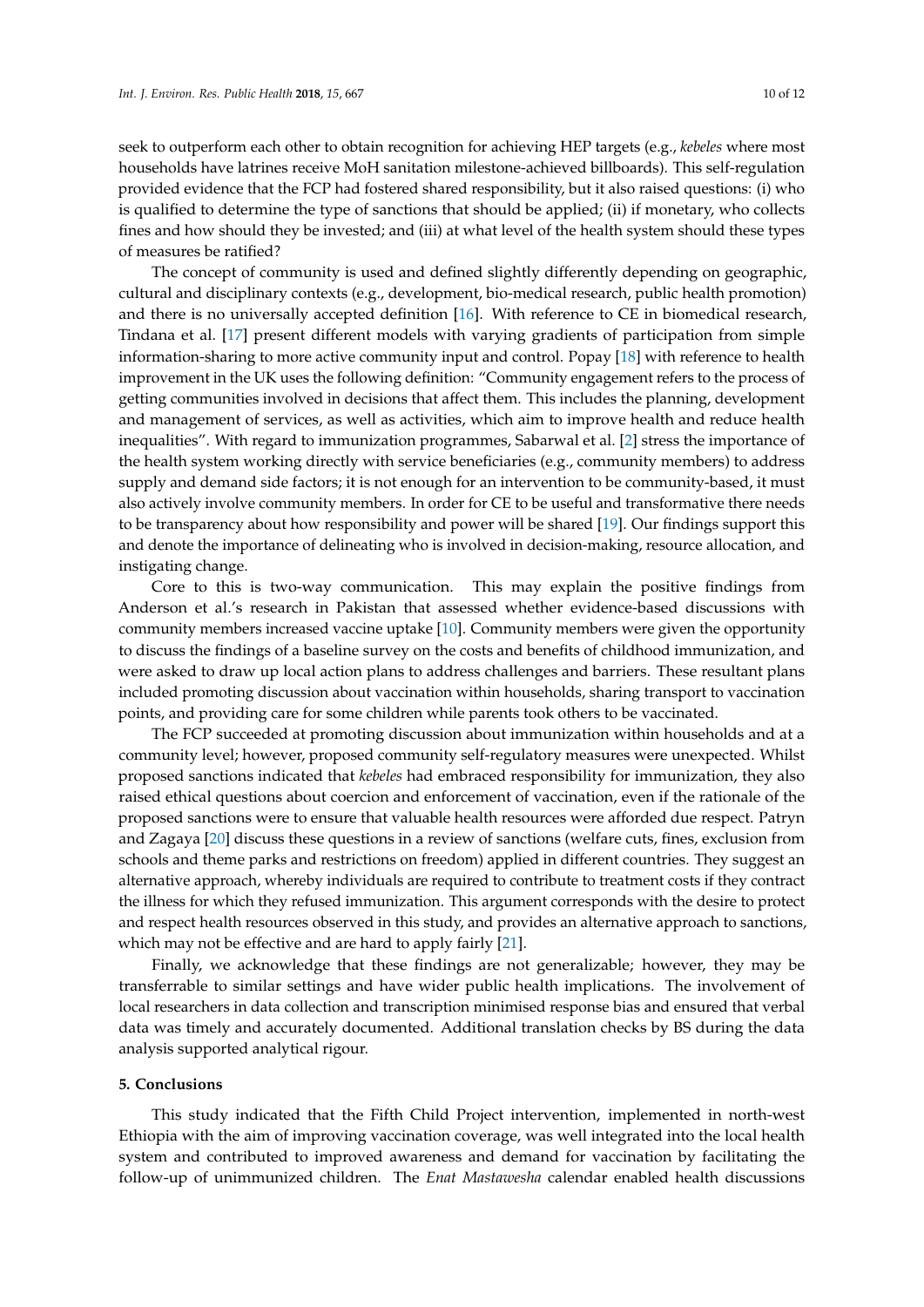between family members, health workers and community leaders. The calendar also allowed more personalized and focused discussions between health workers and families and played a role in achieving timely vaccination. The intervention was successful at promoting parental responsibility for vaccination but may have contributed to *kebeles* creating and agreeing on their own sanctions against non-vaccinated individuals. These findings point to the need for more transparency around community self-regulatory measures in future immunization programs. Involving communities and relevant leaders in immunization programs can be very effective, however the lines of responsibility and the authority to determine and execute different measures needs to be clarified to ensure that such measures are in line with national health policy and do not deter underserved families from vaccinating their children.

**Supplementary Materials:** The following are available online at [http://www.mdpi.com/1660-4601/15/4/667/s1,](http://www.mdpi.com/1660-4601/15/4/667/s1) Supplementary Materials 1: Study Protocol with the Fifth Child Project's Theory of Change; Supplementary Materials 2: Data collection tools; Supplementary Materials 3: Picture of the defaulter tracing tool; Supplementary Materials 4: Picture of the *Enat Mastawesha* calendar.

**Acknowledgments:** This study was funded by the International Initiative for Impact Evaluation (3ie) (Under the program: "Breaking through stagnation: testing innovative approaches to engaging communities in increasing immunization coverage"). The study team would like to thank the International Initiative for Impact Evaluation (3ie) for their funding, technical review and support throughout this formative evaluation, the Pfizer Foundation for their support for the intervention components as well as the Benishangul-Gumuz Regional State Health Bureau and the Assosa and Bambasi Health Offices for their significant collaboration. We are also very grateful for the contributions of our research participants and the support of research team members (Atom Mohammed, Yimam Tesefaye Akane, Abdella Alhasen) and collaborators from the International Rescue Committee.

**Author Contributions:** Tracey Chantler, Emilie Karafillakis, Shiferaw Dechase Demissie, Justine Landegger, Siraj Mohammed and Heidi J. Larson conceived and designed the research; Tracey Chantler, Emilie Karafillakis, Samuel Wodajo, and Bersabeh Sile conducted the research; Tracey Chantler, Emilie Karafillakis, Samuel Wodajo, and Bersabeh SIle analyzed the data; and Tracey Chantler, Emilie Karafillakis, Shiferaw Dechase Demissie, Siraj Mohammed, Justine Landegger, Comfort Olorunsaiye, and Heidi J. Larson wrote the paper.

**Conflicts of Interest:** The authors declare no conflict of interest.

## **References**

- <span id="page-10-0"></span>1. Casey, R.; Dumolard, L.; Danovaro, C.; Gacic-Dobo, M.; Diallo, M.; Hampton, L.; Wallace, A.S. Global routine vaccination coverage, 2015. *Wkly. Epidemiol. Rec.* **2016**, *91*, 537–548. [\[CrossRef\]](http://dx.doi.org/10.15585/mmwr.mm6545a5)
- <span id="page-10-1"></span>2. Sabarwal, S.; Bhatia, R.; Dhody, B.; Perumal, S.; White, H.; Puri, J. *Engaging Communities for Increasing Immunisation Coverage: What Do We Know? 3ie Scoping Paper 3*; International Initiative for Impact Evaluation (3ie): New Delhi, India, 2015.
- <span id="page-10-2"></span>3. Rainey, J.J.; Watkins, M.; Ryman, T.K.; Sandhu, P.; Bo, A.; Banerjee, K. Reasons related to non-vaccination and under-vaccination of children in low and middle income countries: Findings from a systematic review of the published literature, 1999–2009. *Vaccine* **2011**, *29*, 8215–8221. [\[CrossRef\]](http://dx.doi.org/10.1016/j.vaccine.2011.08.096) [\[PubMed\]](http://www.ncbi.nlm.nih.gov/pubmed/21893149)
- 4. Favin, M.; Steinglass, R.; Fields, R.; Banerjee, K.; Sawhney, M. Why children are not vaccinated: A review of the grey literature. *Int. Health* **2012**, *4*, 229–238. [\[CrossRef\]](http://dx.doi.org/10.1016/j.inhe.2012.07.004) [\[PubMed\]](http://www.ncbi.nlm.nih.gov/pubmed/24029668)
- <span id="page-10-3"></span>5. Streefland, P.; Chowdhury, A.M.R.; Ramos-Jimenez, P. Patterns of vaccination acceptance. *Soc. Sci. Med.* **1999**, *49*, 1705–1716. [\[CrossRef\]](http://dx.doi.org/10.1016/S0277-9536(99)00239-7)
- <span id="page-10-4"></span>6. Bedford, J.; Chitnis, K.; Webber, N.; Dixon, P.; Limwame, K.; Elessawi, R.; Obregon, R. Community engagement in liberia: Routine immunization post-ebola. *J. Health Commun.* **2017**, *22*, 81–90. [\[CrossRef\]](http://dx.doi.org/10.1080/10810730.2016.1253122) [\[PubMed\]](http://www.ncbi.nlm.nih.gov/pubmed/28854140)
- 7. Deutsch, N.; Singh, P.; Singh, V.; Curtis, R.; Siddique, A.R. Legacy of polio-use of India's social mobilization network for strengthening of the universal immunization program in India. *J. Infect. Dis.* **2017**, *216*, S260–S266. [\[CrossRef\]](http://dx.doi.org/10.1093/infdis/jix068) [\[PubMed\]](http://www.ncbi.nlm.nih.gov/pubmed/28838190)
- 8. Jain, M.; Taneja, G.; Amin, R.; Steinglass, R.; Favin, M. Engaging communities with a simple tool to help increase immunization coverage. *Glob. Health Sci. Pract.* **2015**, *3*, 117–125. [\[CrossRef\]](http://dx.doi.org/10.9745/GHSP-D-14-00180) [\[PubMed\]](http://www.ncbi.nlm.nih.gov/pubmed/25745125)